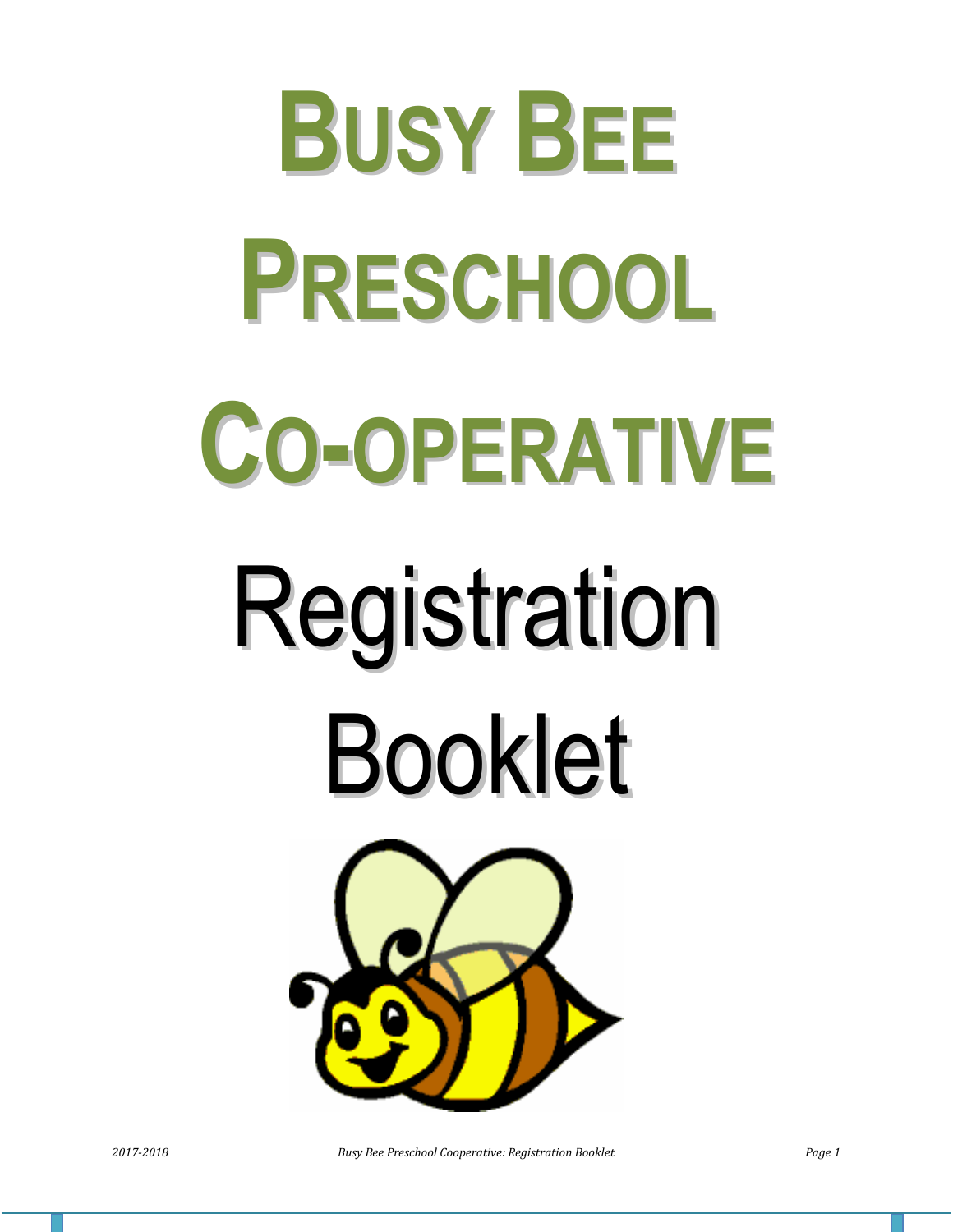# Classes held at Wagner School 301 – 9th Avenue West Box 2647 Nipawin SK S0E 1E0 306-862-5434

### Mission

Busy Bee Preschool is a non-profit co-operative association of parents whose purpose is to operate a preschool facility of high standards for 3 and 4 year olds.

Objectives of our Co-operative Preschool

- We promote learning through experience
- We encourage creativity
- We provide practice in school related skills
- We plan and direct activities to bring out the best in your child

# Busy Bee Preschool Information

## **Busy Bee Cooperative Board of Directors:**

The board is primarily made up of parents with children attending the current Busy Bee Year. We have 8 positions to fill each year. President, Secretary, Treasurer, Fundraising, Registrar and 3 board members at large. Members meet once a month, typically in the evening. Please consider being a part of the board of directors and have an impact on the outcome of your child's Busy Bee experience.

If interested, please contact Lisa Vavra at (306)812-9556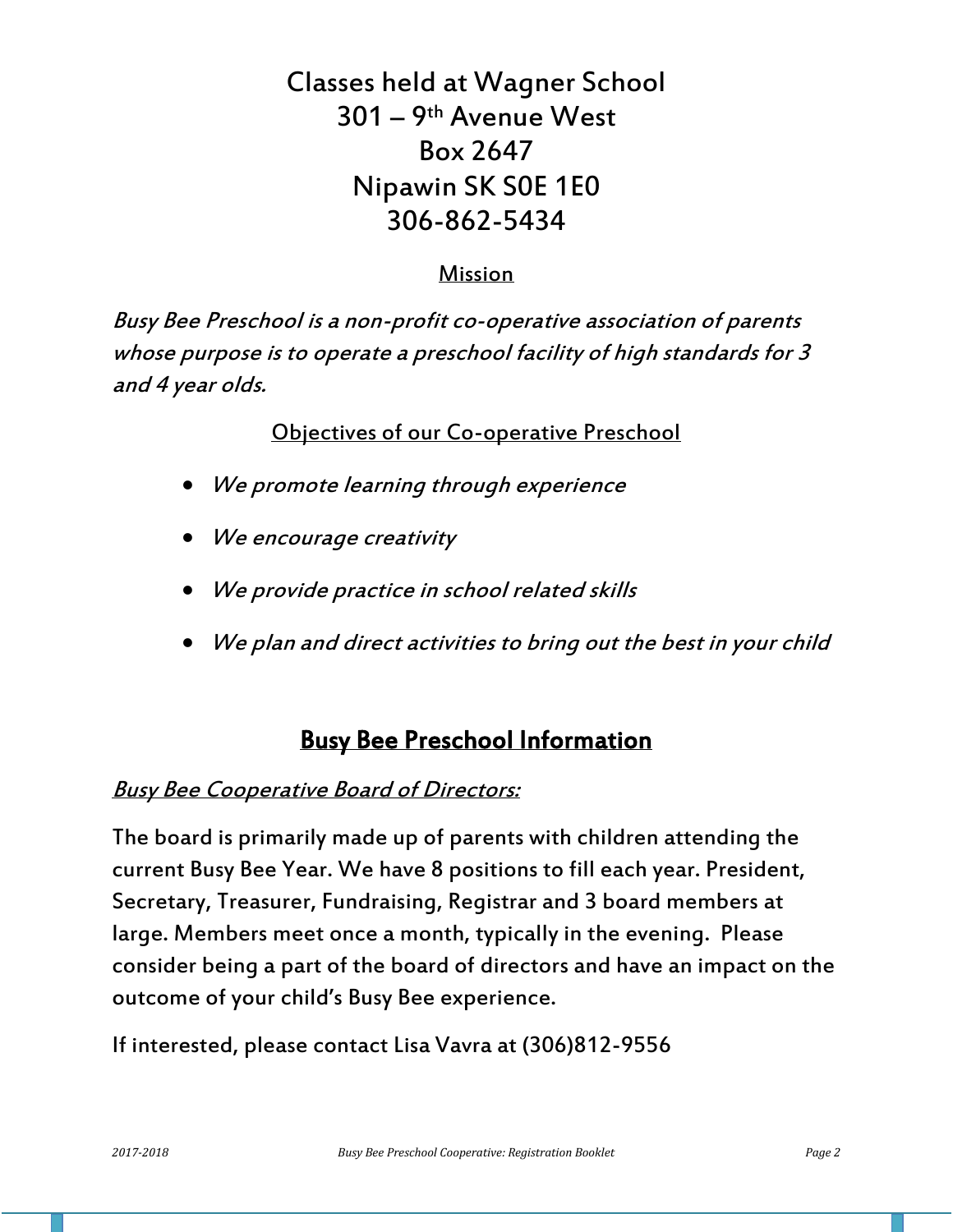## Classes:

Classes run from the beginning of September until the end of May. Depending on the enrollment, students attend class Tuesdays and Thursdays or Mondays and Wednesdays from 9:00 – 12:00.

There will be a 16 child cap for each class and we will run with no less than 13 students per class. Depending on number of applicants, there may be two separate classes.

### Age:

The child must be 3 by December 31 of the school year. If a child turns 3 years of age during the year she /he can enroll at that time.

- a child is not considered enrolled until all papers are completed, signed, and the registration and membership fees have been submitted.
- Waiting list: If a class is filled, a waiting list will be completed as registrations are received and you will be notified if a position becomes available.

### Supervision:

There will be no required supervision this year. However, if you would like to help out at any time, feel free to join the class or sign up to be on the substitute list in the event that a teacher or teacher assistant cannot make it to class.

# A Typical Day :

Your child will participate with other children in free play time, carpet time with stories, show and tell, themed crafts, letter, number, color, calendar identification activities, gym time, snack time, science projects, learning songs and poems, field trips and themed parties.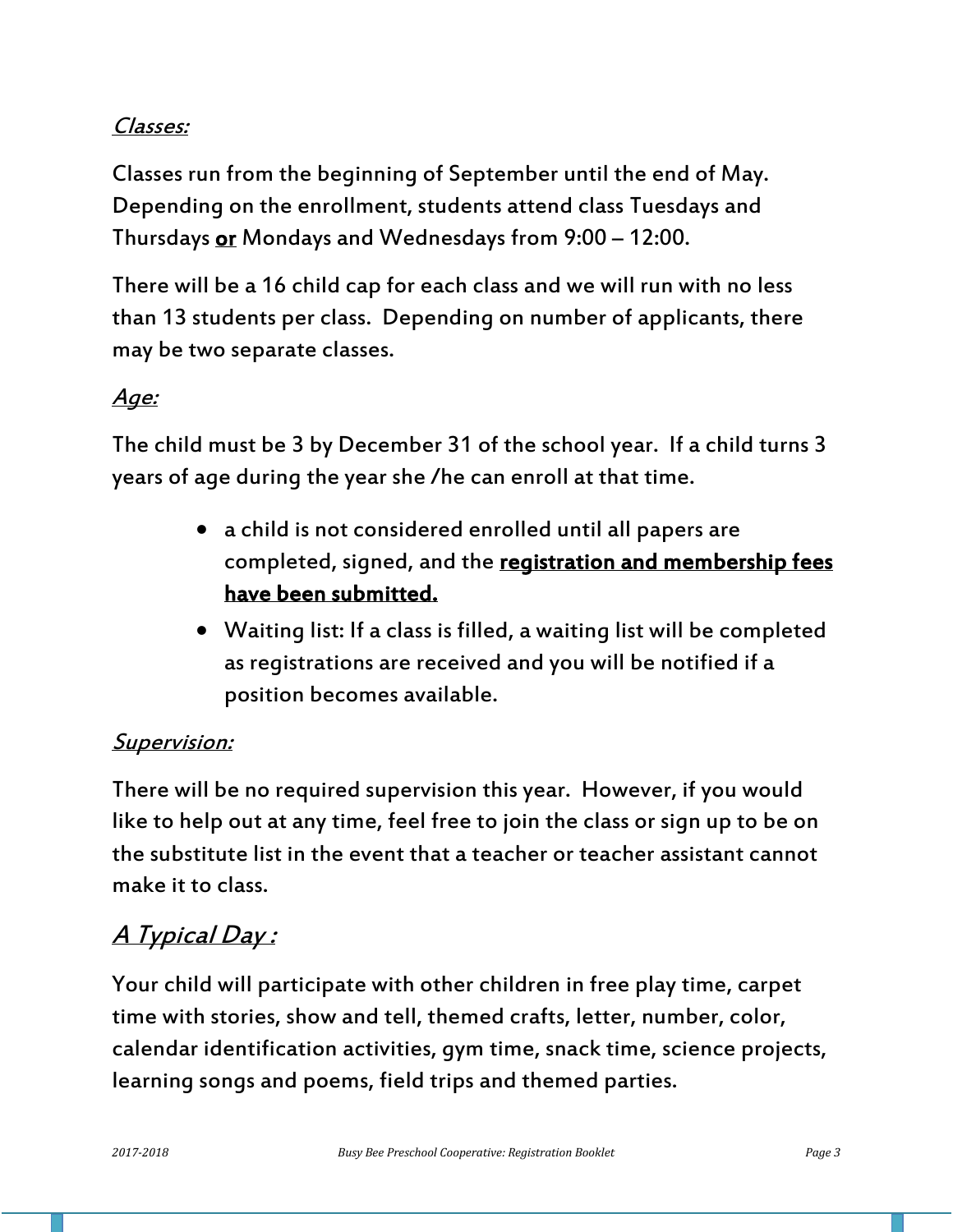# Fees:

Membership and Registration Fee: \$6.00

Tuition Fees: \$55.00 per month for either the morning or afternoon classes

Caution Fees (per family): \$40.00 cleaning (2 \$20.00 cheques) \$ 120.00 fundraising (determined by current board)

#### Tuition fees must be paid upon registration.

- Cheques are made payable to Busy Bee Preschool
- Fees are to be paid in advance and will include 8 post-dated cheques starting September of the school year
- The September cheque will cover the first and last month of your child's attendance and will be in the amount of \$116.00
- The balance of the remaining post-dated cheques are to be dated from October to April and will be for \$55.00 each
- Caution Fee cheques are to be dated May 1<sup>st</sup> of the school year. They will be endorsed at the end of the school year ONLY if the parent fails to fill the obligations required
- Fees may also be paid all at once by cheque or cash
- Being on the executive counts as one fundraising obligation

#### Notice of Cancellation:

We will accept last minute application withdrawals with a full refund (including the month of September) no later than 2 weeks after the first day of classes. The only time we can fully refund you for the rest of the year after that 2 week grace period and without any notice is in the event of an extraordinary circumstance (sudden illness, moving, etc.)

However, if you or your child wishes to permanently withdraw from classes during the rest of school year, the Registrar will need one month's written notice in order to refund your school fees for the remaining months.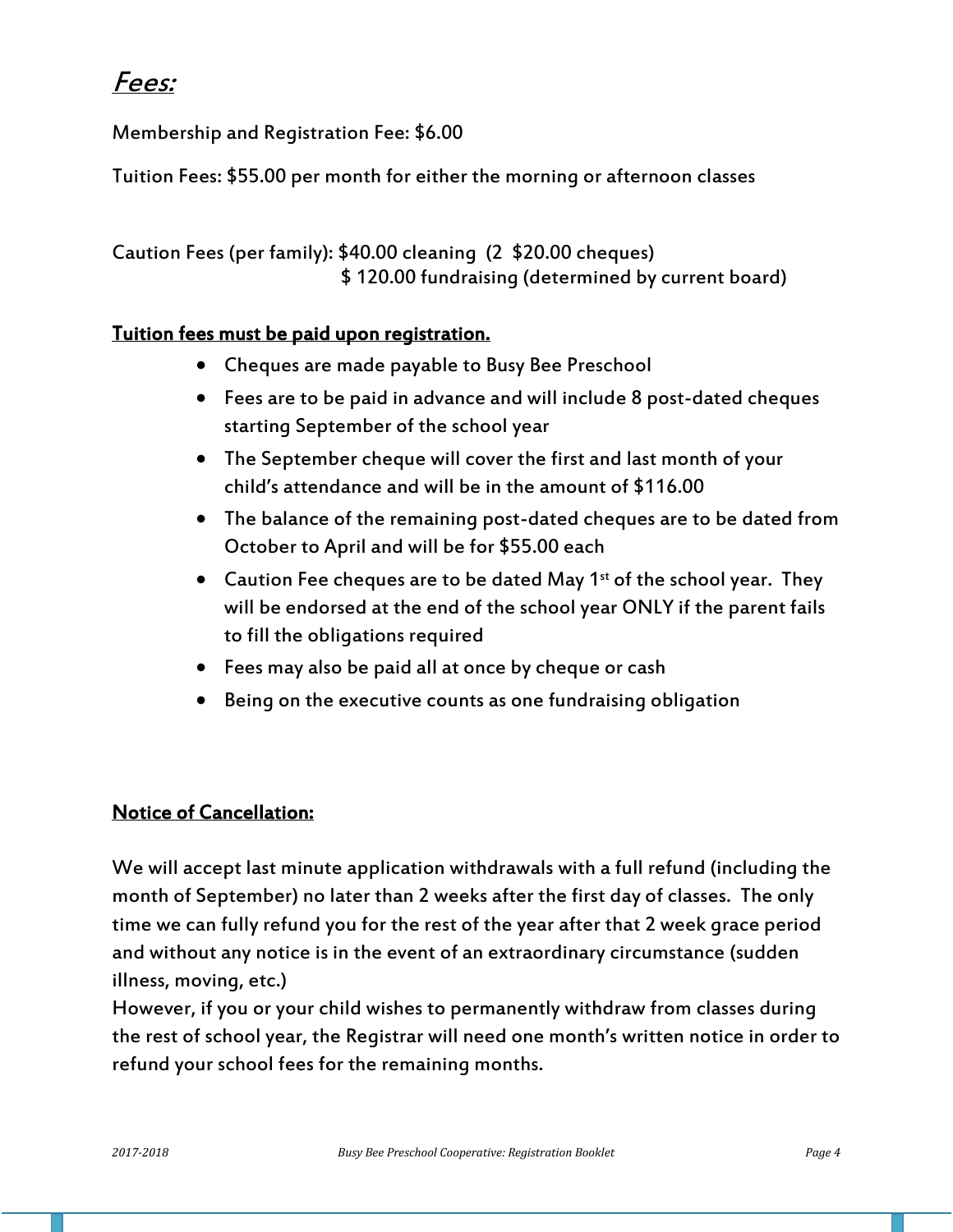If a payment is returned by the bank (NSF), the missed payment and banking fees along with the remaining tuition fees must be paid in cash. These payments are to be received on or before the first day of each month for the duration of the Busy Bee School year.



Cultural Assistance Programs may be available through the town of Nipawin. Please call 306-862-9866

| Example: | When enrolling 1 child:                                                 |
|----------|-------------------------------------------------------------------------|
|          | 11 cheques in total will be submitted.                                  |
|          | First Cheque: \$116.00 dated September 1                                |
|          | (1st and last month's tuition plus registration and<br>membership fees) |
|          | 7 post-dated cheques: \$55.00 each dated Oct 1 to                       |
| Apr 1    |                                                                         |
|          | 3 cheques: 1 @ \$120.00 and 2 @ 20.00 dated May 1.                      |
|          | These two cheques will only be cashed if cleaning and                   |
|          | fundraising obligations are not met.                                    |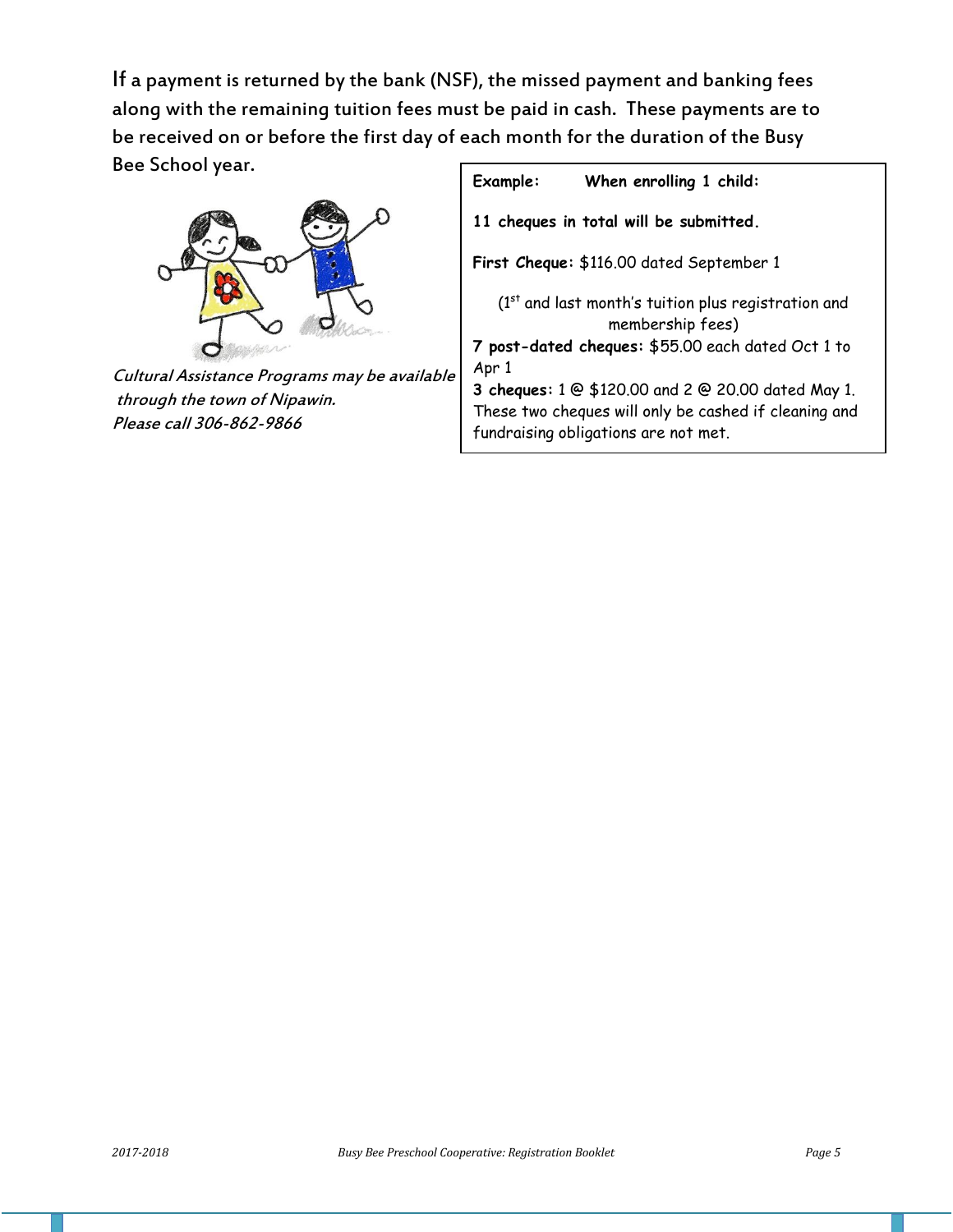|                                                                                                                                                                                                                                                                                                                                                                                                                                                                             | <b>Registration Form</b><br>Please print clearly.                                                                                                              |                         |  |
|-----------------------------------------------------------------------------------------------------------------------------------------------------------------------------------------------------------------------------------------------------------------------------------------------------------------------------------------------------------------------------------------------------------------------------------------------------------------------------|----------------------------------------------------------------------------------------------------------------------------------------------------------------|-------------------------|--|
|                                                                                                                                                                                                                                                                                                                                                                                                                                                                             |                                                                                                                                                                | boy_______ girl________ |  |
|                                                                                                                                                                                                                                                                                                                                                                                                                                                                             |                                                                                                                                                                |                         |  |
|                                                                                                                                                                                                                                                                                                                                                                                                                                                                             |                                                                                                                                                                |                         |  |
|                                                                                                                                                                                                                                                                                                                                                                                                                                                                             |                                                                                                                                                                |                         |  |
|                                                                                                                                                                                                                                                                                                                                                                                                                                                                             |                                                                                                                                                                |                         |  |
|                                                                                                                                                                                                                                                                                                                                                                                                                                                                             | Mother's Name: _________________________Occupation:________________________Work # _________________                                                            |                         |  |
|                                                                                                                                                                                                                                                                                                                                                                                                                                                                             | Father's Name: ___________________________Occupation: _________________________Work # ______________                                                           |                         |  |
|                                                                                                                                                                                                                                                                                                                                                                                                                                                                             |                                                                                                                                                                |                         |  |
|                                                                                                                                                                                                                                                                                                                                                                                                                                                                             |                                                                                                                                                                |                         |  |
|                                                                                                                                                                                                                                                                                                                                                                                                                                                                             |                                                                                                                                                                |                         |  |
| Has your child had previous experiences with other children's groups his/her own age? ________<br>Is your child able to take care of their own toilet needs? ____________<br>Does your child have any health problems that the teacher should be aware of? ________ If yes<br>please fill out the Busy Bee Student Medical Information form.<br>Is there a child custody order or a restraint order in place? _______ If yes, provide details.<br><b>Field Trip Consent</b> |                                                                                                                                                                |                         |  |
|                                                                                                                                                                                                                                                                                                                                                                                                                                                                             | _____________________do hereby consent for my child ____________________________                                                                               | to go on                |  |
|                                                                                                                                                                                                                                                                                                                                                                                                                                                                             | any excursions or field tips undertaken by Busy Bee Preschool during the school year and do hereby                                                             |                         |  |
|                                                                                                                                                                                                                                                                                                                                                                                                                                                                             | release Busy Bee Preschool Co-operative from any claims pursuant to these trips.                                                                               |                         |  |
|                                                                                                                                                                                                                                                                                                                                                                                                                                                                             |                                                                                                                                                                |                         |  |
| <b>Permission for Medical Care:</b>                                                                                                                                                                                                                                                                                                                                                                                                                                         |                                                                                                                                                                |                         |  |
|                                                                                                                                                                                                                                                                                                                                                                                                                                                                             | _________________________ give consent for my child, ___________________________<br>to receive any medical care necessary if I am unavailable in an emergency. |                         |  |
|                                                                                                                                                                                                                                                                                                                                                                                                                                                                             |                                                                                                                                                                |                         |  |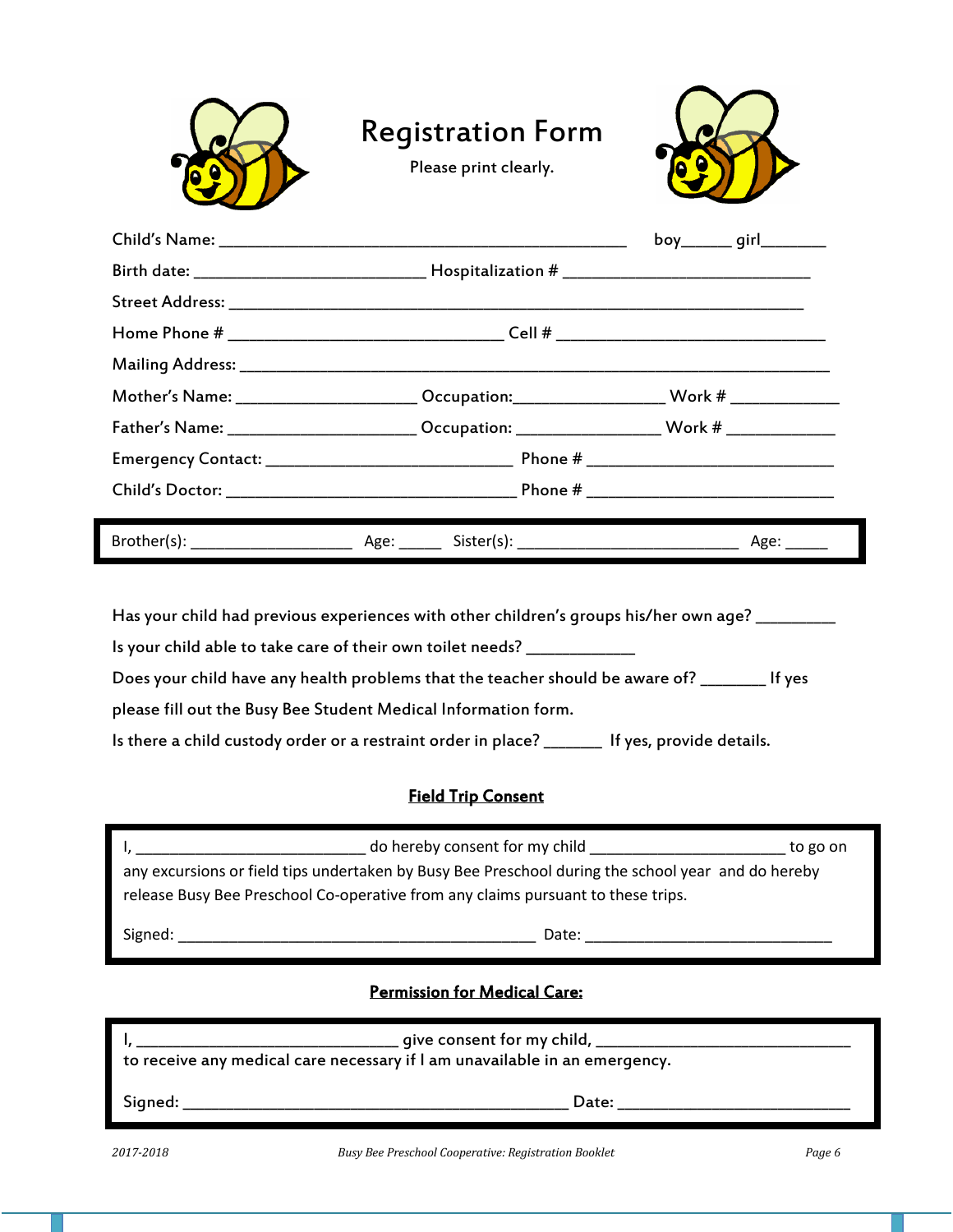#### Facebook Page Consent

| Throughout the year the Busy Bee teachers will post photos and comments of the students on a        |
|-----------------------------------------------------------------------------------------------------|
| private Busy bee Facebook page. You will be invited to join this group sometime in September,       |
| joining is your choice. Please sign and date below to allow permission for your child's photo to be |
| on the classes Facebook page.                                                                       |

| give permission for my child                        | to have |
|-----------------------------------------------------|---------|
| his/her photo posted on the Busy Bee Facebook page. |         |

| Sianed<br>--- |  |
|---------------|--|
|               |  |

# Agreement Form

Please return one copy with application and keep one copy for your records.

| Agreement between the Busy Bee Preschool Co-operative and |                                              |
|-----------------------------------------------------------|----------------------------------------------|
| I wish to enroll my child, _                              | s in the Busy Bee Preschool Co-operative and |
| understand and agree to the following conditions.         |                                              |

- 1. I will pay \$5.00 registration fee and a \$1.00 co-operative membership fee for each child I enroll. I understand that it will be returned if my child is not accepted.
- 2. I agree to pay my cheques in advance and will include 7 post-dated cheques. The first cheque dated September of the year, in the amount of \$116.00 will be payment for the first and last month of my child's attendance at school as well as my child's registration and membership fee. There will be 7 cheques dated Oct. 1 to Apr. 1, inclusive for the amount of \$55.00.
- 3. I agree to attend general meeting of the preschool association if one is called.
- 4. I will write a letter to the Registrar, giving one month's notice, if I should permanently withdraw my child, I agree that the postmark date on this letter will be regarded as the first day of notice of withdrawal and my cheques from that date will be returned to me. The September 1 cheque will cover the last month that my child attends. There will be no refunds made if my child is withdrawn for the month of May.
- 5. I agree to pay Busy Bee Preschool part of my caution fees for each missed cleaning duty if applicable and agree to be rescheduled at a later date.
- 6. I will be responsible for my child's safe transportation to and from preschool.
- 7. I will not send my child to school if there is any question of illness.
- 8. I agree to abide by the bylaws of the Co-operative.

Signed: \_\_\_\_\_\_\_\_\_\_\_\_\_\_\_\_\_\_\_\_\_\_\_\_\_\_\_ Date: \_\_\_\_\_\_\_\_\_\_\_\_\_\_\_\_\_\_\_\_\_\_\_\_\_\_\_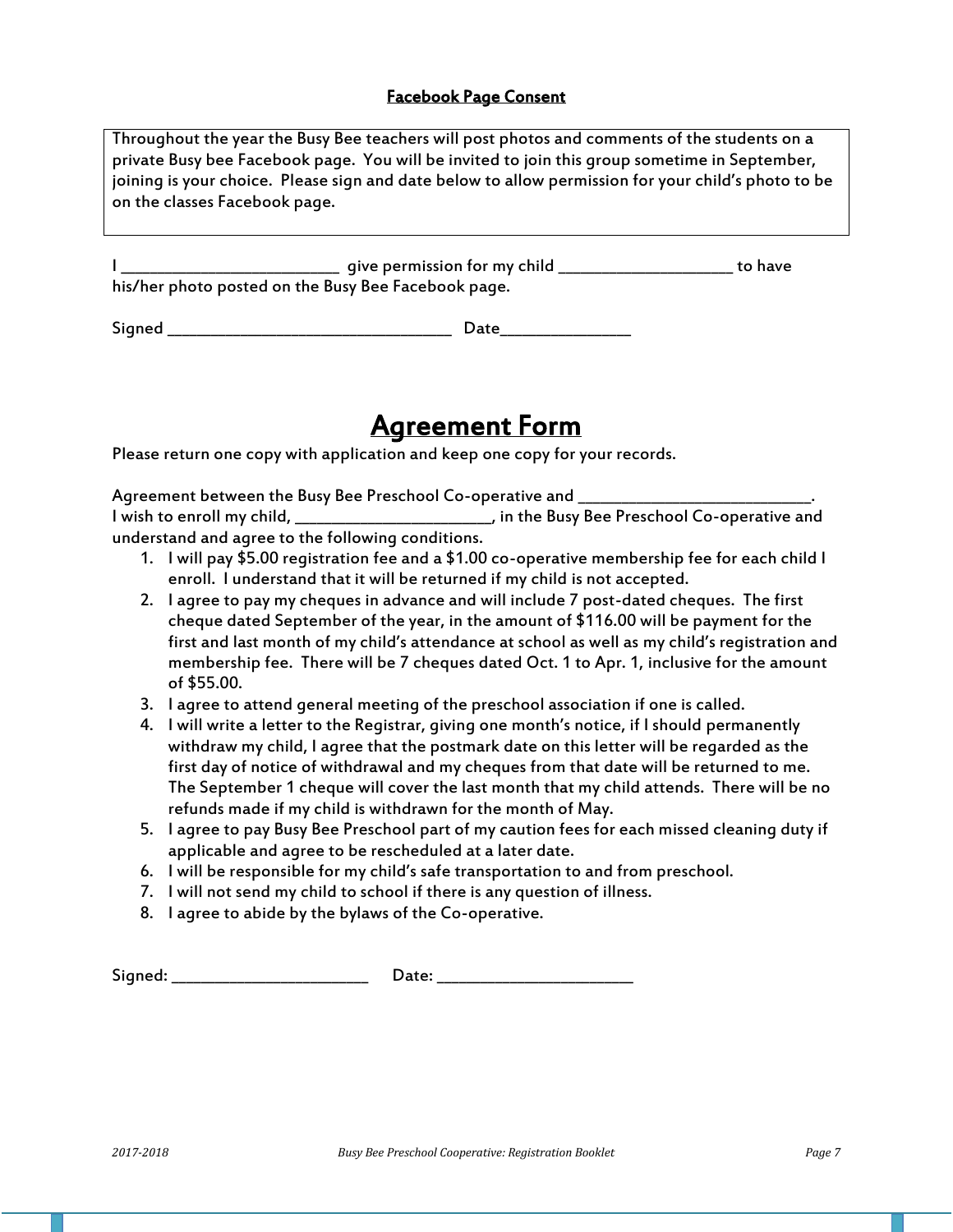## Busy Bee Copy

| Membership $\#$ : |                                                                                                                | *for office use |
|-------------------|----------------------------------------------------------------------------------------------------------------|-----------------|
| Date approved: _  | Secretary: the contract of the contract of the contract of the contract of the contract of the contract of the |                 |
|                   |                                                                                                                |                 |